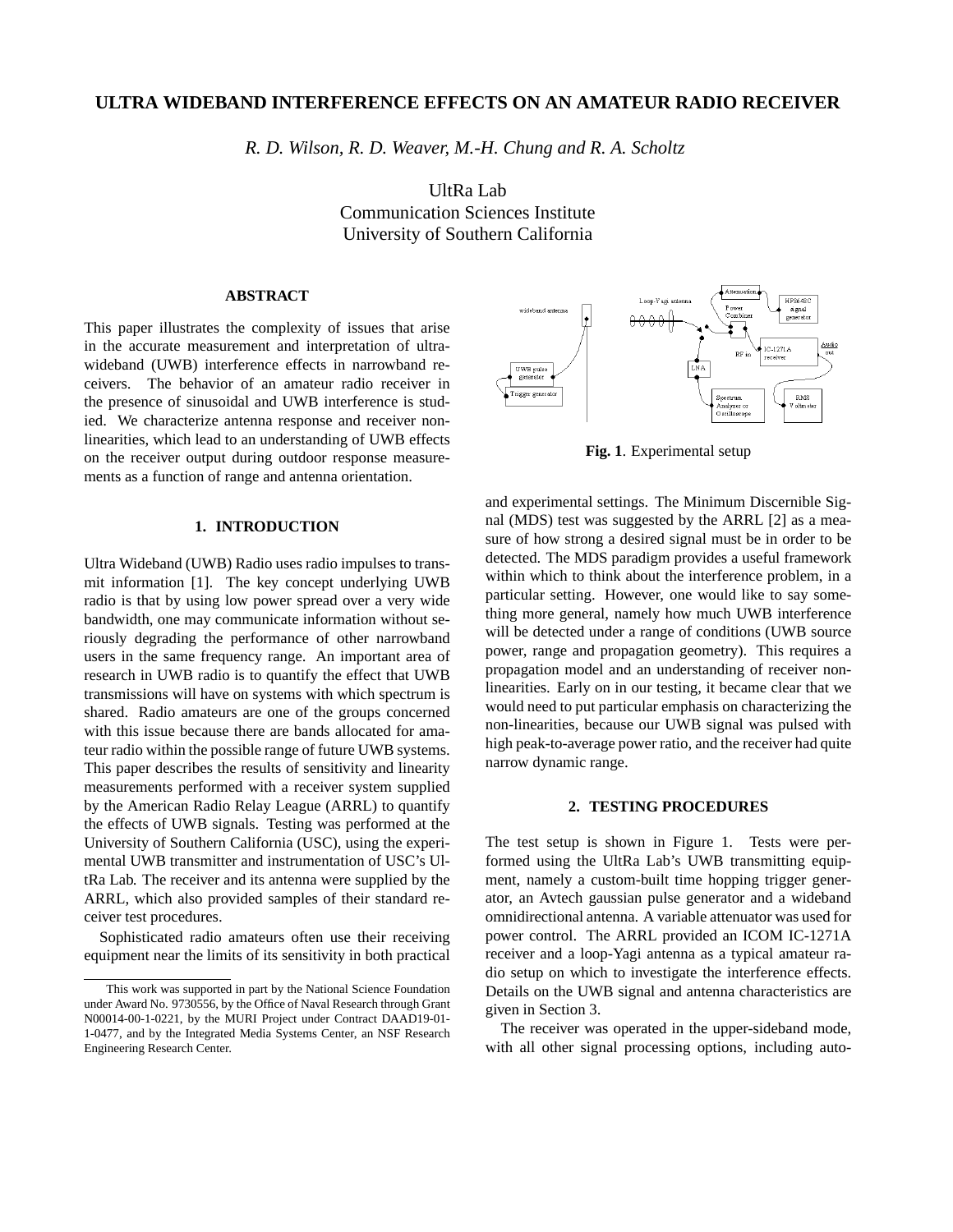

(a) Pulse shape at the pulser output



(b) Waveform received by a UWB antenna



(c) Waveform received by the loop-Yagi antenna



matic gain control, turned off. The RF gain was set at maximum while the audio gain (volume) knob was adjusted so that audio noise output was nominally 30 mV(RMS) when no input was present. The audio "tone" control was set to mid-range. A digital voltmeter was used to measure the audio output.

Testing included signal characterization and linearity tests in a laboratory environment, followed by interference measurements outdoors.

UWB signal characterization was done with a HP54750A high-speed oscilloscope and a HP8563E spectrum analyzer. Since neither instrument has particularly good noise figure, a broadband low-noise amplifier (LNA) was inserted where needed to aid in these characterizations. All measurements are corrected for the gain of



**Fig. 3**. Narrowband spectrum analyzer trace of the received UWB signal at full power, overlaid with the receiver's audio passband when tuned to 1296 MHz (dotted line, with arbitrary dB offset). The resolution bandwidth is 30 Hz.

the LNA and for cable losses, where applicable.

To evaluate receiver linearity, the output of the receiver tuned to 1296 MHz was observed over a range of radiated UWB powers, to determine what level of UWB interference will drive the receiver into saturation. As a basis for comparison, the same test was performed using a calibrated continuous wave (CW) input to the receiver, such as to produce a 1000 Hz audio tone.

The MDS is the input signal level required to cause a 3 dB rise in the output audio power with respect to the power when no input is applied. If the receiver is operating linearly, it is a measure of the input noise-plus-interference power within the passband of the receiver. Therefore, measuring the output power of the receiver, in linear response conditions, also yields the MDS if the receiver gain is known.

#### **3. SIGNAL AND ANTENNA CHARACTERISTICS**

The elementary UWB signal used in these tests is a gaussian pulse of approximately 0.7 ns duration at 50% amplitude and with 90% bandwidth of 1.5 GHz. The pulse shapes at the output of the pulser, after transmission between two ultra-wideband diamond-dipole [5] antennas, and after transmission between one diamond dipole and the loop-Yagi are shown in Figures 2(a), (b) and (c), respectively.

The time-average pulser output power is -10.3 dBm in the time-hopped mode, including transmission line losses between the pulser and transmit antenna. The time hopping system generates a sequence of 1023 pulses, randomly pulse position modulated at an average interval of  $1.27\mu s$ ,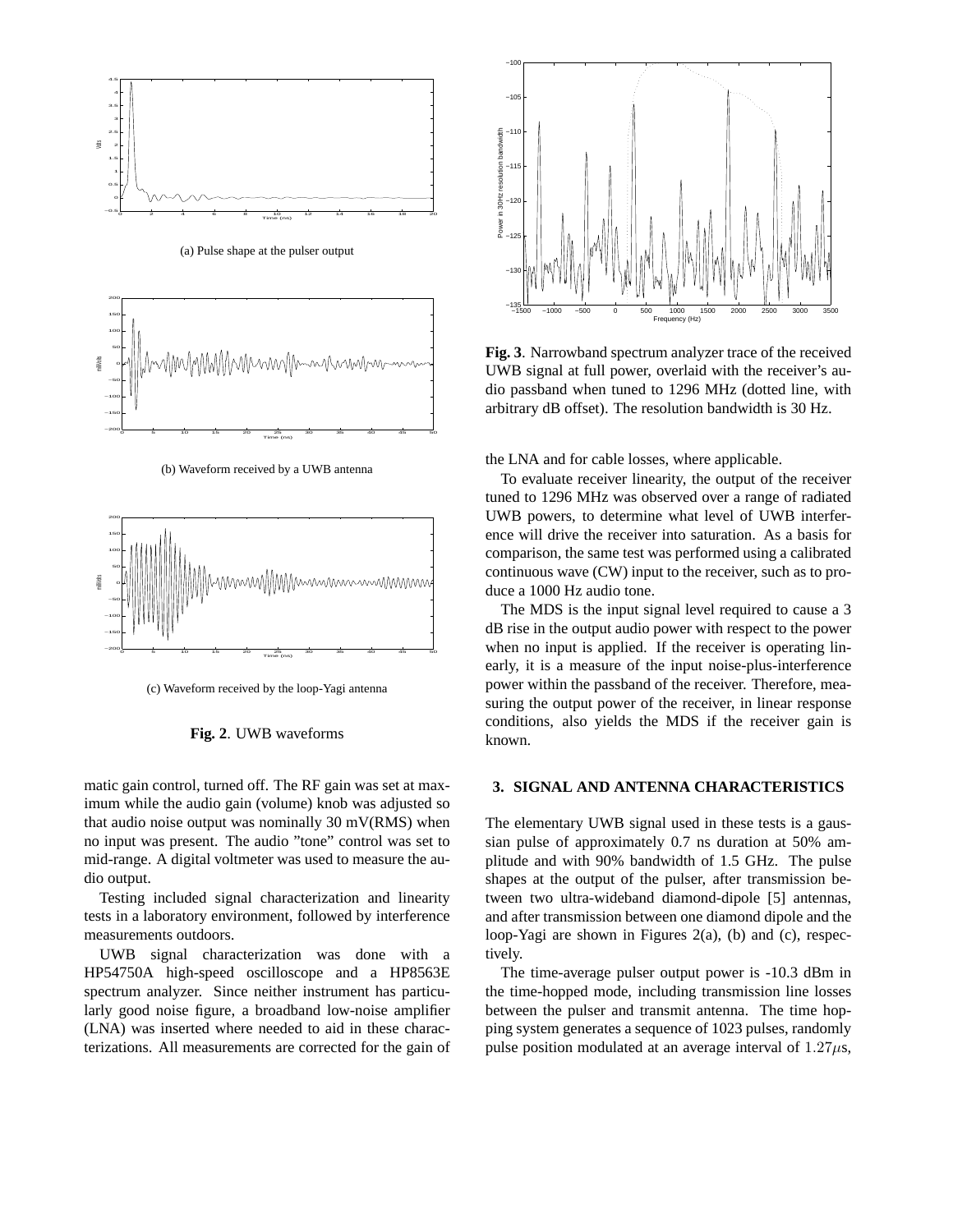thus producing an overall waveform period of 1.3 ms. In Figure 3, the UWB spectrum is shown over a 4 kHz range about 1296 MHz, measured between a wideband diamonddipole transmit antenna and the loop-Yagi receive antenna at a separation of 3 m. Overlayed is the measured frequency response of the ICOM receiver when tuned to that frequency, plotted on an arbitrary dB scale.

Because of its periodicity, the UWB test signal has a line spectrum. The 1.3 ms period indicates that we should expect spectral lines at intervals of approximately 770 Hz. The expected 770 Hz spaced lines are apparent, as are other, generally weaker, lines due to idiosyncracies of the transmitter hardware. All measurements were performed using no data modulation. Random data modulation will disrupt the periodicity of the signal and therefore further smooth the distribution of power over frequency.

The UWB antenna gain pattern and frequency response are plotted in Figure 7(a). Its polarization is vertical. The gain pattern and frequency response of the loop-Yagi antenna are shown in Figure 7(b). Its polarization was found to be nearly linear and it was oriented for maximum response. To ensure repeatable results, the loop-Yagi was pointed directly at the UWB antenna during signal characterization and linearity testing.

#### **4. EXPERIMENTAL RESULTS**

In Figure 3, we can see how the UWB spectrum relates to the passband of the receiver tuned to 1296 MHz. There are four major spectral peaks within the receiver passband. As the receiver is tuned, a different number of peaks may enter the band and the detected interference power may change. Because the receiver passband is approximately 2.5 kHz, and the peaks are spaced at 770 Hz intervals, there will always be three or four peaks within the passband, so we should expect a variation in interference level of about 4/3 or 1.25 dB, plus any variations due to the shape of the signal spectrum itself. We will see in section 4.2 that the interference level varies about 3.5 dB when receiver response is linear.

### **4.1. Receiver Linearity**

The receiver linearity was characterized for both UWB and sinusoidal signals. In Figure 4 we see that the receiver behaves differently in each case. The response due to the calibrated CW source may be considered as firmly known, while the horizontal alignment of the UWB curve was more difficult to establish. It involves estimating the portion of input power, already filtered by the antennas, contained within the passband of the receiver. This may be done by reference to Figure 3, or using the time domain waveform of Figure 2(c). In the latter case, we can estimate the average



**Fig. 4**. Receiver linearity at maximum RF gain. Antenna separation was 2 m for the UWB case.

power in the passband of the receiver by taking a discrete Fourier transform and using our knowledge of the average pulse period. By this method, at full transmitter power (the rightmost point in Figure 4), the average received UWB power within the receiver passband is approximately -107 dBm, which justifies the horizontal positioning of the UWB curve to within 2 dB.

Assuming that our placement of the UWB curve is correct, the plot shows that the receiver begins to behave nonlinearly at approximately 5 dB lower average input power when the UWB signal is present compared to the sinusoidal signal. Also note the 5 dB lower compressed output level for the UWB signal. This is thought to be due to the low duty cycle of the pulse waveform, in that the receiver is in compression due to the high peak power, but this amount of power is not always present as it would be in a sinusoidal signal. For some portion of the time between pulse arrivals the input power is much lower than the peak and the receiver is not saturated, therefore although the response is non-linear, the average output power is reduced.

The 5 dB difference in both the compressed output power and the saturation point suggests a duty cycle for the UWB waveform within the receiver of approximately 30% at the point where compression occurs. This indicates that the pulses are undergoing compression in an early IF stage with bandwidth of about 2.5 MHz. With the receiver in compression, the measured interference level is lower than would be the case if response were linear. The compressed receiver stage acts as a bandpass limiter, which is well known to help reduce the effects of pulsed interference. A lower duty cycle UWB signal of equal average power, whose higher peak power would be compressed in an earlier receiver stage, would produce even less output interference.

The UWB linearity plot shows that the receiver will op-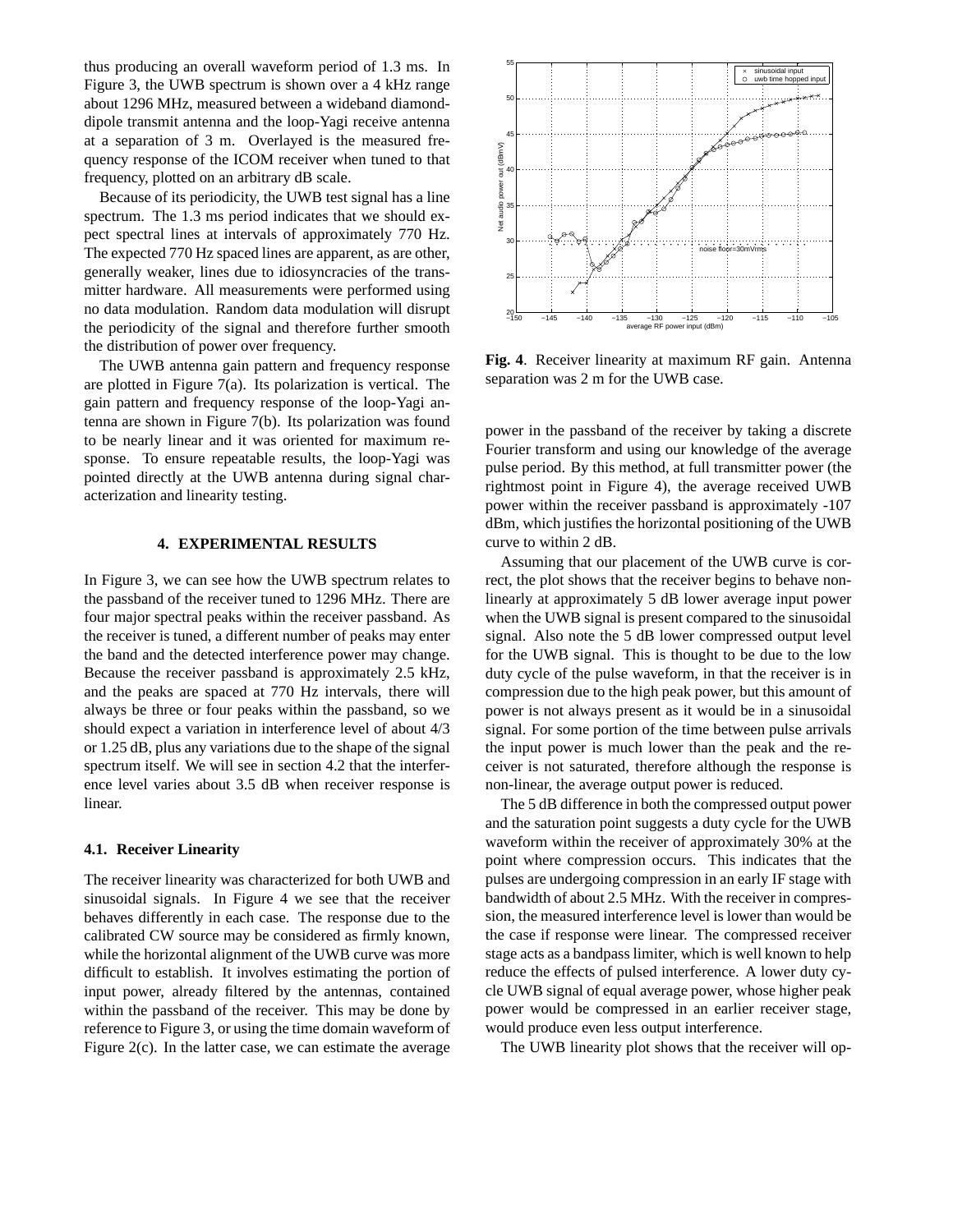

**Fig. 5**. Measured audio output vs. range and antenna boresight angle. An idealized two-ray model is shown for comparison.

erate linearly if the input power is reduced by at least 15 dB. Therefore, increasing antenna separation to a minimum of approximately 12 meters in free space should also result in linear operation. This estimate of minimum separation is supported in the following section.

#### **4.2. Outdoor Measurements and MDS Estimate**

Outdoor tests were performed to confirm ranges and antenna orientations where the receiver could be expected to behave linearly. This was done on the top floor of a parking structure at USC. In addition to the direct path and the ground reflection, there may have been other significant reflections due to perimeter walls and metal fences. The audio output of the receiver was measured at different separations and the receiving loop-Yagi antenna was pointed 0, 15 and 30 degrees away from the transmit antenna, with the UWB signal at full power. The results are shown in Figure 5. Here, measured noise is subtracted from the UWB measurements.

Also plotted are the predictions of a simple two-ray model over an ideal ground plane, modified from [3]. The model assumes idealized antenna patterns similar to Figure 7 and linear response extrapolated from Figure 4. Clearly the model does not match the measurements very well, but it does provide a useful frame of reference in which to interpret our results. Viewed in this light, the data support our expectation that audio output is compressed to a constant for separations less than about 12 meters with the loop-Yagi antenna boresighted, due to the non-linearity of the receiver. The presence of a shallow null near 20 meters also suggests that we are on the right track, but that the re-



**Fig. 6**. Outdoor UWB response measured at 24 m range and 30 degrees off boresight. The MDS estimate is corrected for the excess power of our transmitter.

flected ray is considerably weaker than is assumed by the model.

Having determined the minimum antenna separation required by the receiver to operate linearly, we performed a final series of measurements aimed at estimating the MDS. We chose a 24 meter separation, with the receiving loop-Yagi antenna pointed 30 degrees away from the UWB transmitter. The test was done over a 30 kHz span in 1 kHz steps beginning at 1296 MHz, with the UWB signal alternately turned on and off. The results are shown in Figure 6. The scaling of the vertical axis is based on Figure 4. The UWB signal produced an output power 5 to 8 dB above the receiver noise floor, while the noise varied less than 1 dB. The variability of the UWB-induced output is due to the line spectrum of the UWB signal.

## **5. COEXISTENCE AND REGULATION**

In this paper, we studied the behavior of an amateur radio receiver in the presence of the UWB interference. It is important to understand the limitations of the data presented above.

Our UWB signals did not conform to proposed UWB regulatory limits on average power spectral density [6]. The limit, below 2 GHz, is 12 dB below 500  $\mu$ V/m into any 1 MHz of bandwidth at 3 m. Our calculations show that our output at 1296 MHz was 287  $\mu$ V/m per MHz, or roughly 7 dB higher. Figure 6 shows our best estimate of what the receiver's MDS might have been if our transmitter had been in compliance with the proposed limit.

Test configurations were chosen, not as realistic interference scenarios, but rather to facilitate obtaining reasonably clean and repeatable measurements and to achieve an